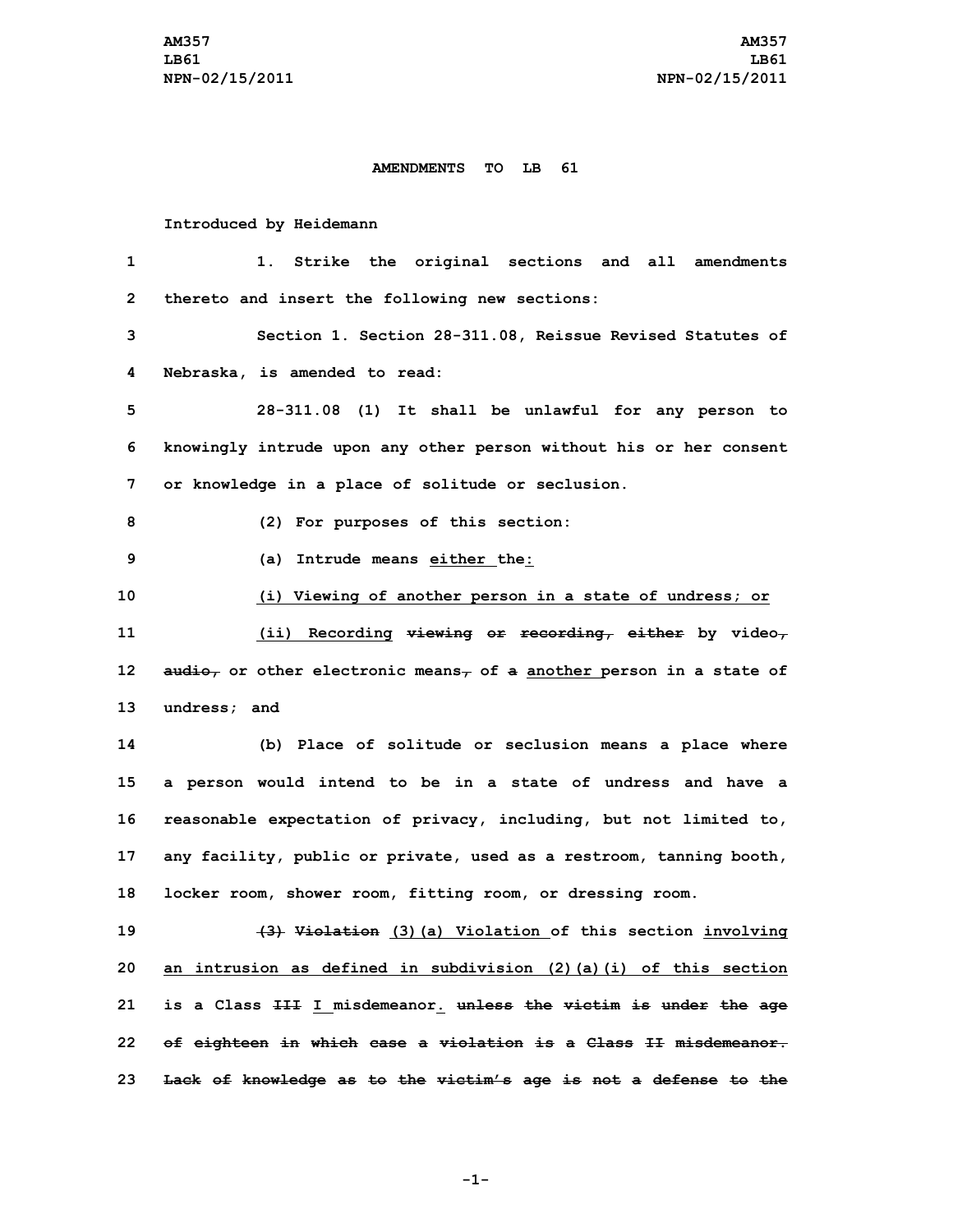**1 enhanced penalty under this section.**

**2 (b) Violation of this section involving an intrusion as 3 defined in subdivision (2)(a)(ii) of this section is <sup>a</sup> Class IV 4 felony.**

 **(c) Violation of this section is <sup>a</sup> Class III felony if video or an image from the intrusion is distributed to another person or otherwise made public in any manner which would enable it to be viewed by another person.**

 **(4) As part of sentencing following <sup>a</sup> conviction for <sup>a</sup> violation of this section, the court shall make <sup>a</sup> finding as to the ages of the defendant and the victim at the time the offense occurred. If the defendant is found to have been nineteen years of age or older and the victim is found to have been less than eighteen years of age at such time, then the defendant shall be required to register under the Sex Offender Registration Act.**

 **(5) No person shall be prosecuted for unlawful intrusion pursuant to subdivision (3)(b) or (c) of this section unless the indictment for such offense is found by <sup>a</sup> grand jury or <sup>a</sup> complaint filed before <sup>a</sup> magistrate within three years after the later of:**

**20 (a) The commission of the crime;**

 **(b) Law enforcement's or <sup>a</sup> victim's receipt of actual or constructive notice of either the existence of a video or other electronic recording of the unlawful intrusion or the distribution of images, video, or other electronic recording of the unlawful intrusion; or**

**26 (c) The youngest victim of the intrusion reaching the age 27 of twenty-one years.**

**-2-**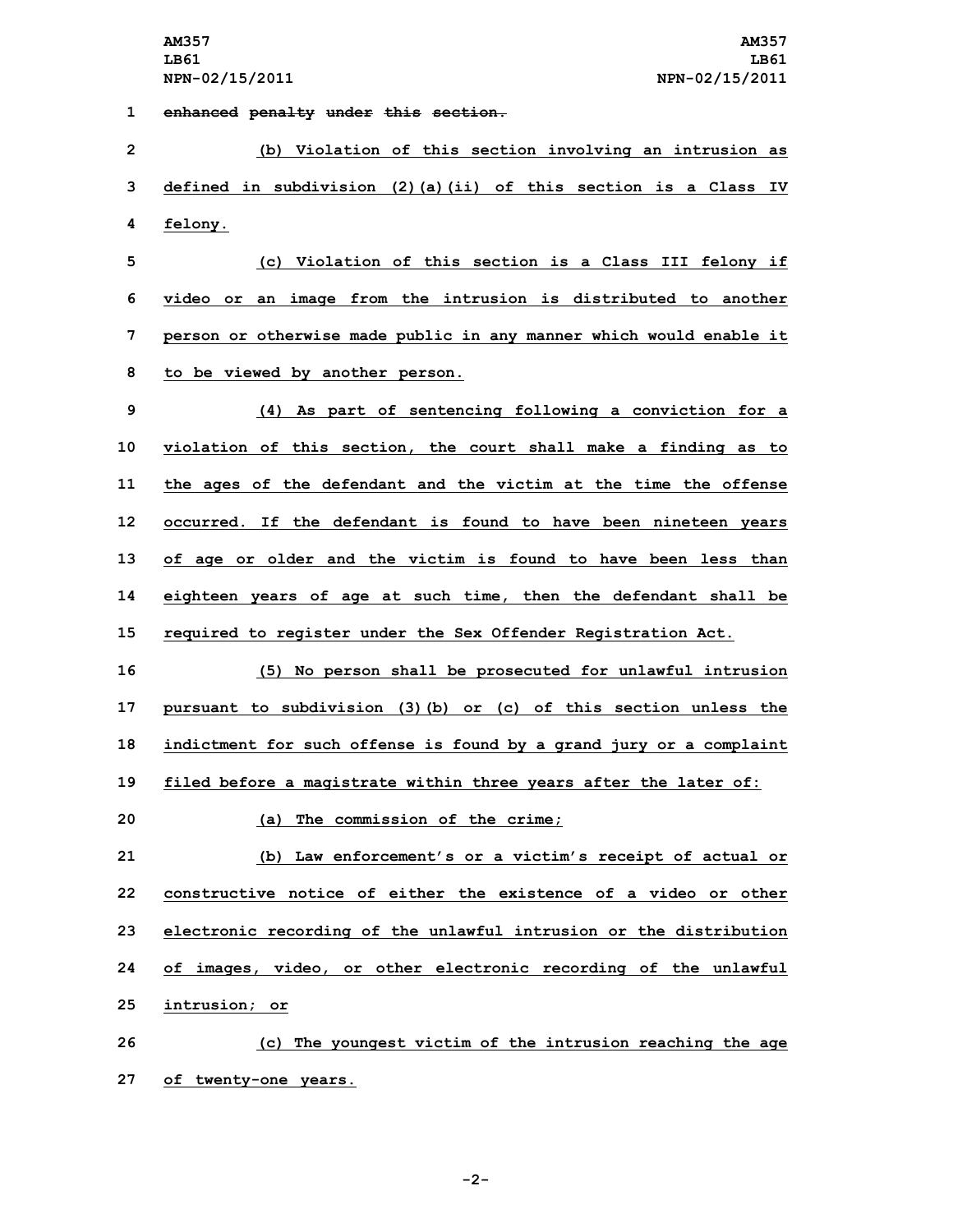**AM357 AM357 LB61 LB61 NPN-02/15/2011 NPN-02/15/2011 Sec. 2. Section 29-4003, Revised Statutes Cumulative Supplement, 2010, is amended to read: 29-4003 (1)(a) The Sex Offender Registration Act applies to any person who on or after January 1, 1997: (i) Has ever pled guilty to, pled nolo contendere to, or been found guilty of any of the following: (A) Kidnapping of <sup>a</sup> minor pursuant to section 28-313, except when the person is the parent of the minor and was not convicted of any other offense in this section; (B) False imprisonment of <sup>a</sup> minor pursuant to section 28-314 or 28-315; (C) Sexual assault pursuant to section 28-319 or 28-320; (D) Sexual assault of <sup>a</sup> child in the second or third degree pursuant to section 28-320.01; (E) Sexual assault of <sup>a</sup> child in the first degree pursuant to section 28-319.01; (F) Sexual abuse of <sup>a</sup> vulnerable adult pursuant to subdivision (1)(c) of section 28-386; (G) Incest of <sup>a</sup> minor pursuant to section 28-703; (H) Pandering of <sup>a</sup> minor pursuant to section 28-802; (I) Visual depiction of sexually explicit conduct of <sup>a</sup> child pursuant to section 28-1463.03 or 28-1463.05; (J) Knowingly possessing any visual depiction of sexually explicit conduct which has <sup>a</sup> child as one of its participants or portrayed observers pursuant to section 28-813.01; (K) Criminal child enticement pursuant to section 28-311; (L) Child enticement by means of an electronic**

**-3-**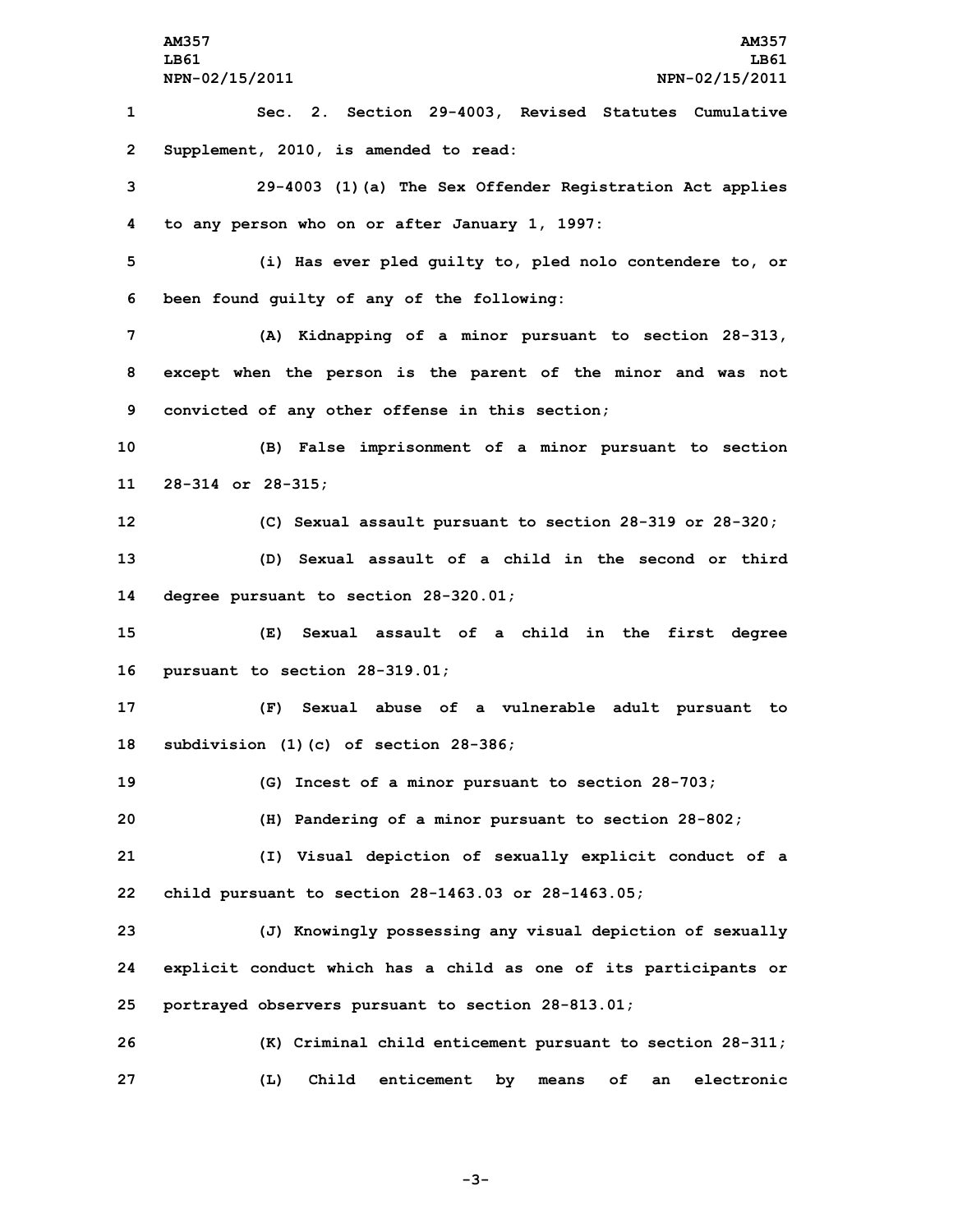**AM357 AM357 LB61 LB61 NPN-02/15/2011 NPN-02/15/2011**

**1 communication device pursuant to section 28-320.02;**

 **(M) Debauching <sup>a</sup> minor pursuant to section 28-805; or (N) Attempt, solicitation, aiding or abetting, being an accessory, or conspiracy to commit an offense listed in subdivisions (1)(a)(i)(A) through (1)(a)(i)(M) of this section;**

 **(ii) Has ever pled guilty to, pled nolo contendere to, or been found guilty of any offense that is substantially equivalent to <sup>a</sup> registrable offense under subdivision (1)(a)(i) of this section by any village, town, city, state, territory, commonwealth, or other jurisdiction of the United States, by the United States Government, by court-martial or other military tribunal, or by <sup>a</sup> foreign jurisdiction, notwithstanding <sup>a</sup> procedure comparable in effect to that described under section 29-2264 or any other procedure to nullify <sup>a</sup> conviction other than by pardon;**

 **(iii) Is incarcerated in <sup>a</sup> jail, <sup>a</sup> penal or correctional facility, or any other public or private institution or is under probation or parole as <sup>a</sup> result of pleading guilty to or being found guilty of <sup>a</sup> registrable offense under subdivision (1)(a)(i) or (ii) of this section prior to January 1, 1997; or**

 **(iv) Enters the state and is required to register as <sup>a</sup> sex offender under the laws of another village, town, city, state, territory, commonwealth, or other jurisdiction of the United 23 States.**

**24 (b) In addition to the registrable offenses under 25 subdivision (1)(a) of this section, the Sex Offender Registration 26 Act applies to any person who on or after January 1, 2010:**

**27 (i)(A) Except as provided in subdivision (1)(b)(i)(B) of**

**-4-**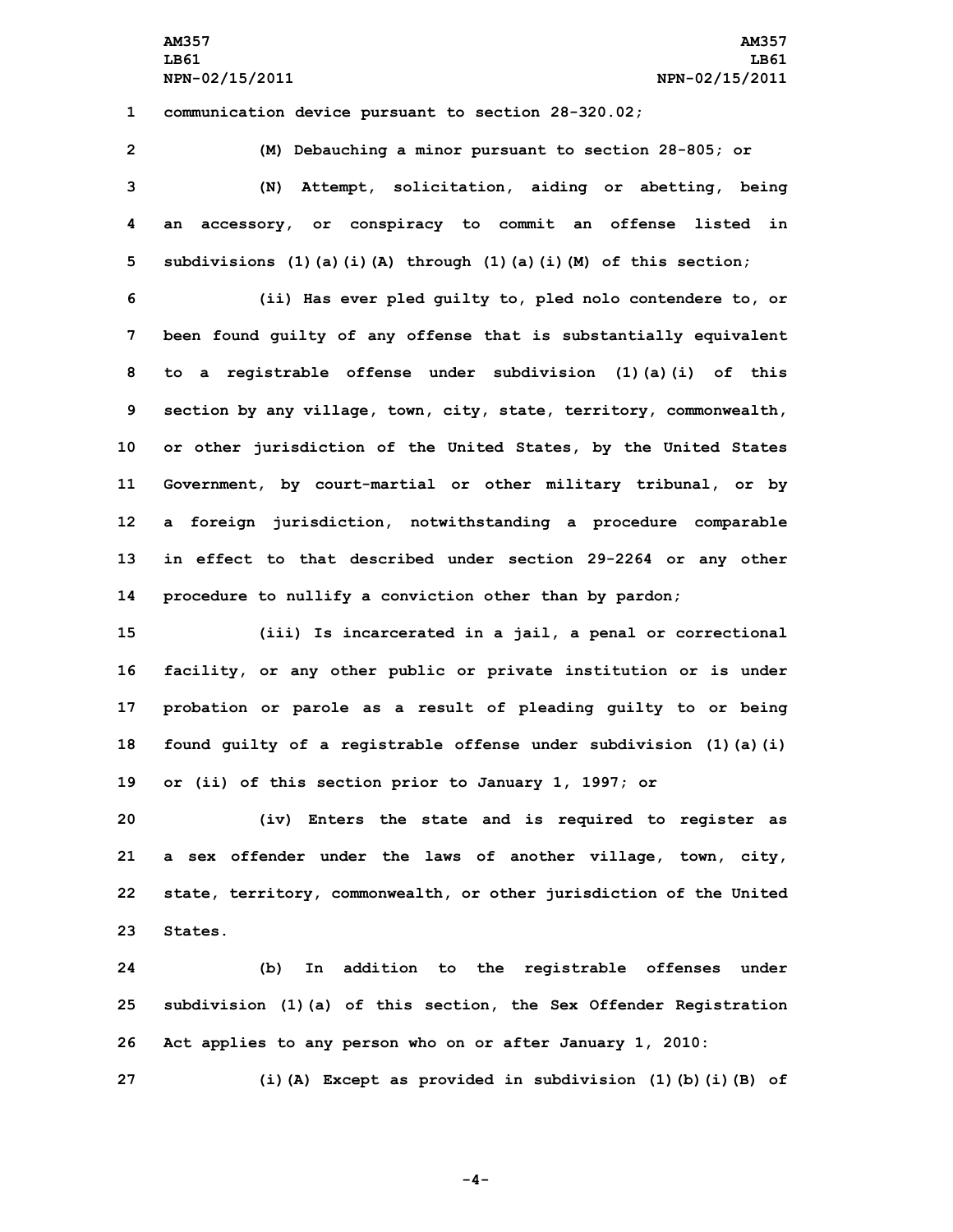**AM357 AM357 LB61 LB61 NPN-02/15/2011 NPN-02/15/2011 this section, has ever pled guilty to, pled nolo contendere to, or been found guilty of any of the following: (I) Murder in the first degree pursuant to section 4 28-303; (II) Murder in the second degree pursuant to section 6 28-304; (III) Manslaughter pursuant to section 28-305; (IV) Assault in the first degree pursuant to section 9 28-308; (V) Assault in the second degree pursuant to section 11 28-309; (VI) Assault in the third degree pursuant to section 13 28-310; (VII) Stalking pursuant to section 28-311.03; (VIII) Unlawful intrusion on <sup>a</sup> minor pursuant to subsection (4) of section 28-311.08; (IX) Kidnapping pursuant to section 28-313; (X) False imprisonment pursuant to section 28-314 or 19 28-315; (XI) Sexual abuse of an inmate or parolee in the first degree pursuant to section 28-322.02; (XII) Sexual abuse of an inmate or parolee in the second degree pursuant to section 28-322.03; (XIII) Sexual abuse of <sup>a</sup> protected individual pursuant to section 28-322.04; (XIV) Incest pursuant to section 28-703; (XV) Child abuse pursuant to subdivision (1)(d) or (e) of**

**-5-**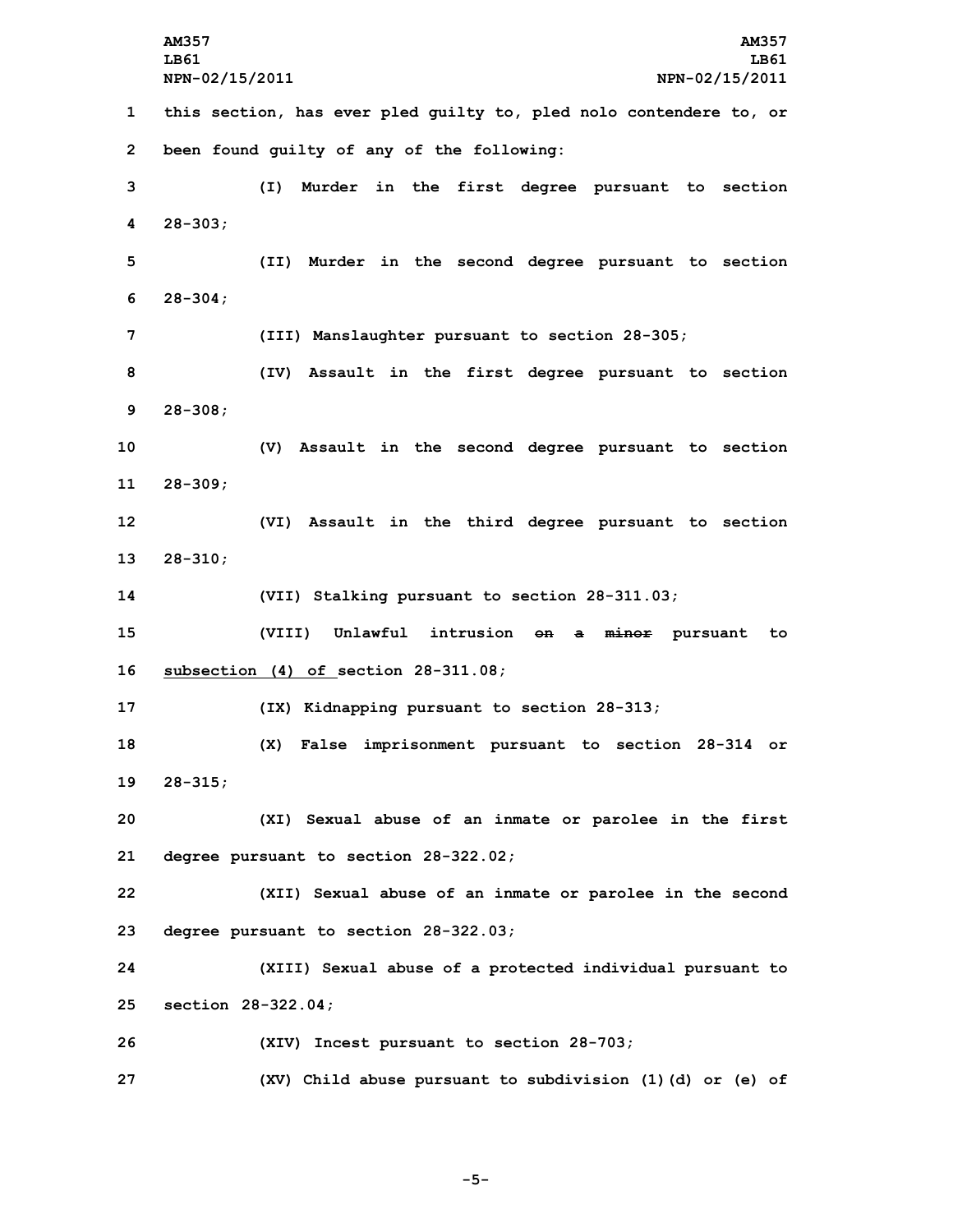**1 section 28-707;**

**2 (XVI) Enticement by electronic communication device 3 pursuant to section 28-833; or**

 **(XVII) Attempt, solicitation, aiding or abetting, being an accessory, or conspiracy to commit an offense listed in subdivisions (1)(b)(i)(A)(I) through (1)(b)(i)(A)(XVI) of this 7 section.**

 **(B) In order for the Sex Offender Registration Act to apply to the offenses listed in subdivisions (1)(b)(i)(A)(I), (II), (III), (IV), (V), (VI), (VII), (IX), and (X) of this section, <sup>a</sup> court shall have found that evidence of sexual penetration or sexual contact, as those terms are defined in section 28-318, was present in the record, which shall include consideration of the factual basis for <sup>a</sup> plea-based conviction and information contained in the presentence report;**

 **(ii) Has ever pled guilty to, pled nolo contendere to, or been found guilty of any offense that is substantially equivalent to <sup>a</sup> registrable offense under subdivision (1)(b)(i) of this section by any village, town, city, state, territory, commonwealth, or other jurisdiction of the United States, by the United States Government, by court-martial or other military tribunal, or by <sup>a</sup> foreign jurisdiction, notwithstanding <sup>a</sup> procedure comparable in effect to that described under section 29-2264 or any other procedure to nullify <sup>a</sup> conviction other than by pardon; or**

**25 (iii) Enters the state and is required to register as 26 <sup>a</sup> sex offender under the laws of another village, town, city, 27 state, territory, commonwealth, or other jurisdiction of the United**

**-6-**